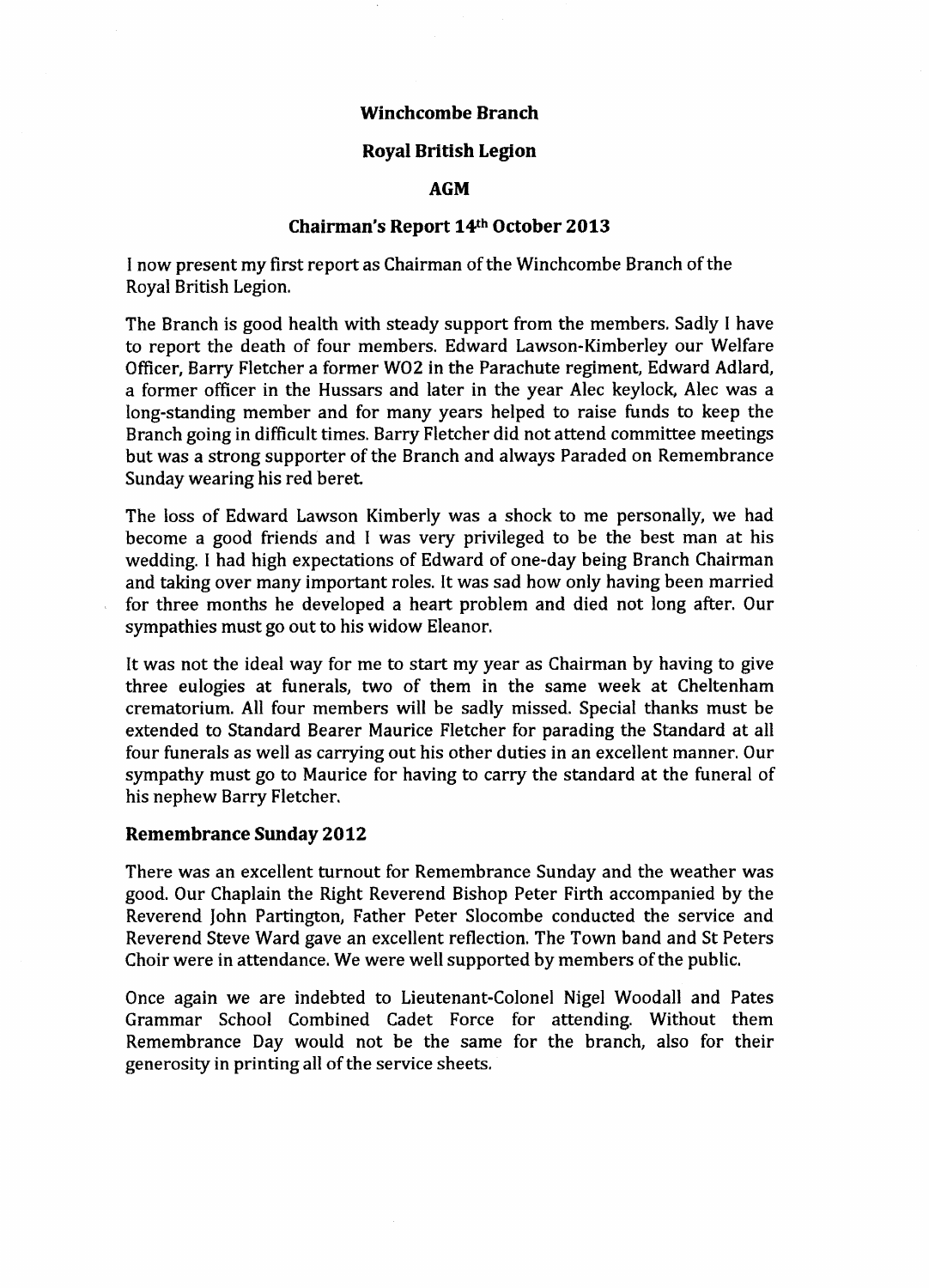Special guests on the saluting base along with the Chairman and members of the Town Council were our friends from the Souvenir François Lt/Col Jean Claud Hamel President, Monsieur Claude Ladue Treasurer. My thanks to Duncan Westerman for hosting them and their wives and also laying two wreaths on behalf of our Branch at French War Cemetery in Cherbourg. Lt/Col Hamel and Monsieur Ladue are now Branch members. I thank Lady Ashcombe for having our guests for drinks at the Castle and Michael Stewart-Richardson for taking them around.

1 would like to thank our President Major Tom Hancock DL for not only commanding the parade with distinction on Remembrance Sunday but also for his help and assistance along with Mrs Rosemary Hancock to me throughout the year. We always have and continue to work well together.

We had a problem with the room at our headquarters not being open on the day and the bar had not been stocked beforehand. Complaints were also made that the buffet was left wanting. There were also difficulties for members and visitors on entering the club. Negotiations have taken place between Squadron leader Lane and John Murphy the Club Chairman on how to avoid any problems this year. The Plaisterers Inn will supply the buffet I welcome John Murphy to his first AGM as a new member of the branch.

#### **Treasurer**

Michael Paish our treasurer has kept our accounts in excellent order and is also on hand with any advice if required. Michael works tirelessly behind the scenes and has also attended a course at the County on the new accounting system "Lomas" which is about to be put into use across the RBL. Thank you Michael.

#### **Fundraising**

Squadron leader Richard Lane has been keeping a watching brief over our fundraising, ready to swing into action should our funds drop below a certain level. I thank him for his help with Remembrance Sunday and assisting the Branch in any way possible including the printing of the concert tickets.

I would like to thank John Markwick my Vice-Chairman for his constant support and good advice when required.

#### **Poppy Appeal**

The Poppy Appeal Concert once more was a tremendous success. The Cheltenham Philharmonic Orchestra conducted by Duncan Westerman put on a marvellous program of music. I thank Duncan and the orchestra for turning out and playing for us to raise money for the Poppy appeal. I am delighted that they will be playing for us again this year.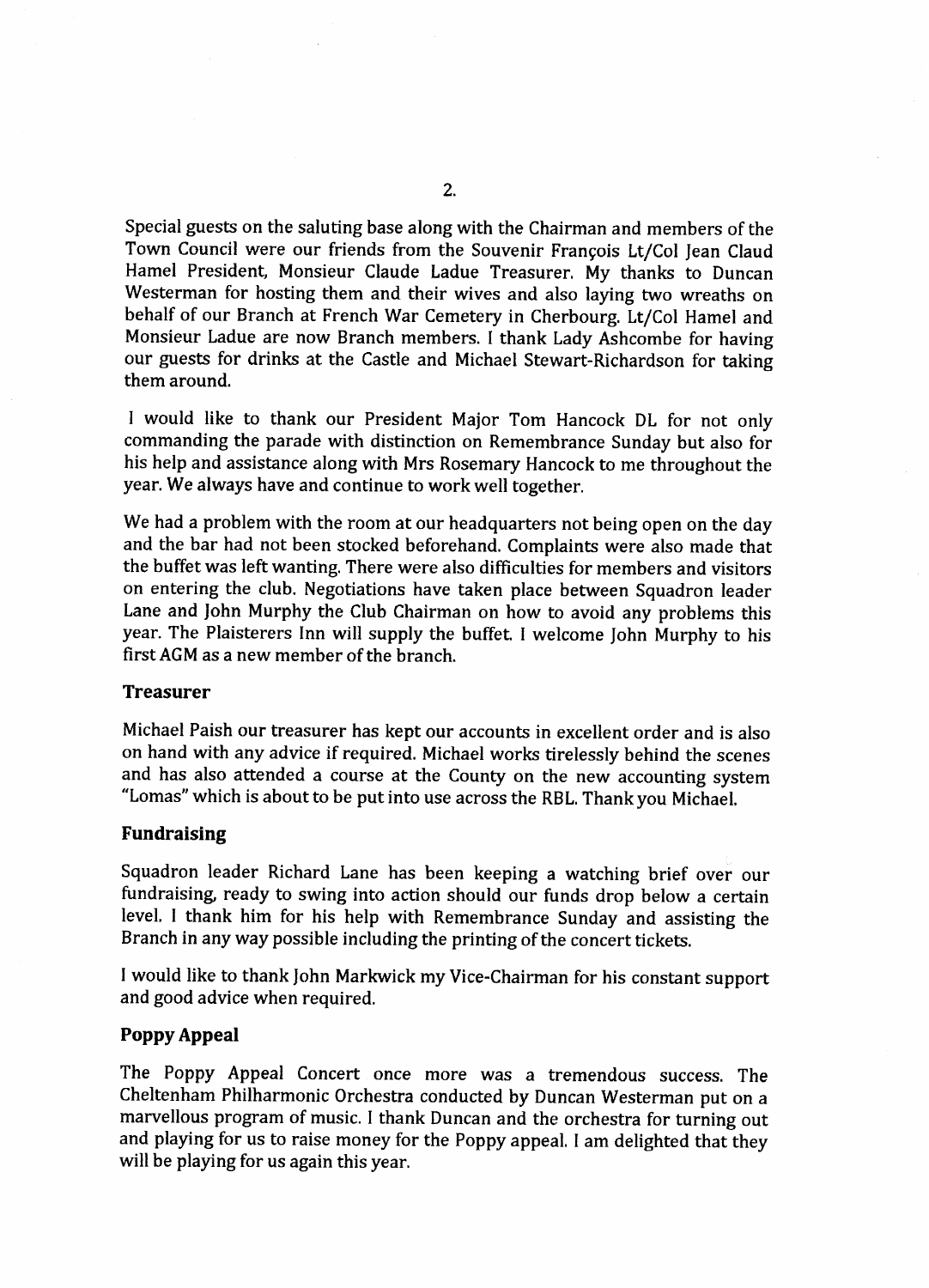Congratulations are due to our Poppy appeal organiser Mandy Clements-Hunt in in achieving sum of £10,14.14 for the year 2012-2013 4.6% up on last year a magnificent achievement. Mandy has worked so hard organising her poppy sellers and various events from quizzes to selling poppy bags, anything that will raise funds for the appeal. As Chairman I am indebted to her for her efforts.

I would particularly like to single out with a special thank you to Jim Shaw. Jim stands on the corner by the Town Hall every year in all weathers and collects a record amount selling his poppies. Once again our President managed to get some impressive Army vehicles from Ashchurch Army Depot on display to start our Poppy Appeal Street collection.

#### **Hon Secretary**

As you know at present I am both Branch Hon Secretary and Chairman which turned out not to be easy owing to the top down reorganisation of the RBL. The "Pathway to Growth" initiative meant a big reorganisation of all the areas The County office in Gloucester being closed and the main headquarters now being set up in Bristol. This has created extra work for the Secretary.

1 made an appeal at one of our meetings if any member who had a computer would like to assist me with the secretarial side of the branch. After the meeting Reg Collings came forward and volunteered and was eventually appointed assistant secretary. Reg has done a splendid job in helping me with the minutes, notices, and also setting up the Branch Website. I was very impressed with his computer skills. Thank you Reg for your help and assistance.

As your Chairman I attended the County Conference along with the President, I also attended a Chairman's Conference in Bristol where the "Pathway to Growth was once more discussed. Hard copies of communications are now being sent out as attachments on Email from the County to be printed by the Secretary, a saving on postage and paper for the County office but more expense to the Branch with printer ink and materials.

### **Membership**

With the death of four members and the addition of new members our membership now stands at 58. Many thanks to Captain Shane O'Neill our membership Secretary for the excellent job he has done throughout the year. At the time of writing I have received his resignation as membership secretary as he is moving to live in Cornwall, I am pleased to say he is for the time being remaining a member of the Branch.

### **Service Committee**

With the sudden death of our Welfare Officer our President Major Hancock once more became our Welfare Officer and Chairman of the Welfare Committee. Mandy Clements-Hunt is now assisting him on his visits. John Markwick whilst taking a back seat from visiting remains Welfare Secretary. I thank Major Tom and the Welfare committee for their excellent work.